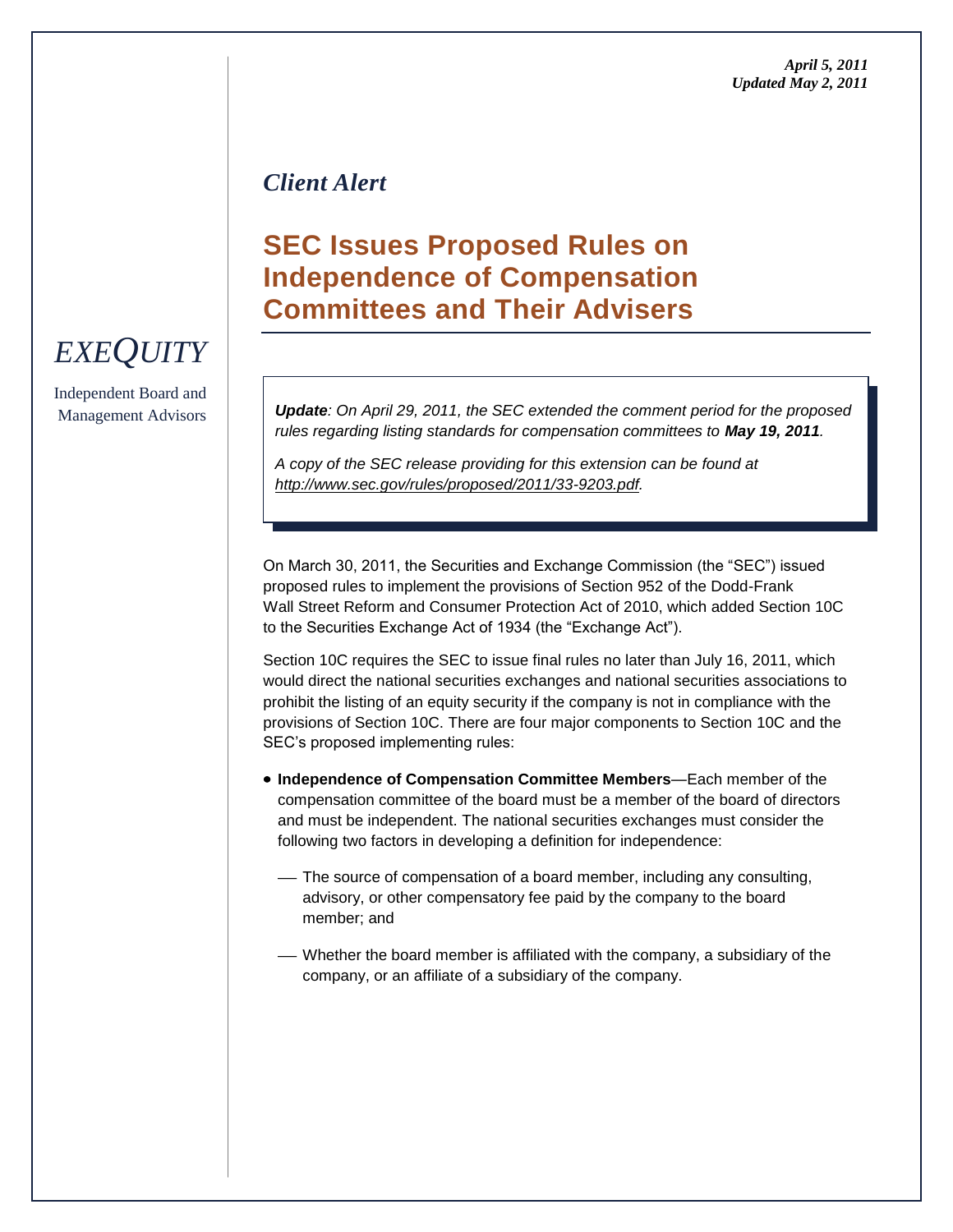- **Selection of Compensation Consultant, Legal Counsel, and Other Advisers**—The compensation committee may only select a compensation consultant, legal counsel, or other adviser (collectively, the "advisers") after consideration of a minimum of five specified independence factors:
	- The provision of other services to the company by the person that employs the adviser (the "advisory firm");
	- The amount of fees received from the company by the advisory firm as a percentage of the advisory firm's total revenue;
	- The policies and procedures the advisory firm has in place to prevent conflicts of interest;
	- Any business or personal relationship of the adviser with a member of the compensation committee; and
	- Any stock of the issuer owned by the adviser.

The proposed rules do not address whether the selection of an adviser before the effective date of the final rules would require compensation committees to reevaluate the selection based on consideration of the specified independence factors.

- **Authority of Compensation Committee**—The compensation committee has the sole discretionary authority to retain or obtain the advice of an adviser, and is directly responsible for the appointment, compensation, and oversight of the adviser's work.
- **Compensation Consultant Disclosure and Conflicts of Interest**—The compensation committee must disclose whether it retained or obtained the advice of a compensation consultant, and if the work of the compensation consultant raised any conflict of interest. If a conflict of interest is raised, the company must disclose the nature of the conflict and how the conflict is being addressed. If a conflict of interest is not raised, it is our understanding that the disclosure would need to state that no conflict is raised. The SEC acknowledged that a compensation committee may be unable or reluctant to definitively conclude whether a conflict of interest exists, and is requesting comment on whether the rules should also include the appearance of a conflict of interest in the interpretation of what constitutes a conflict of interest.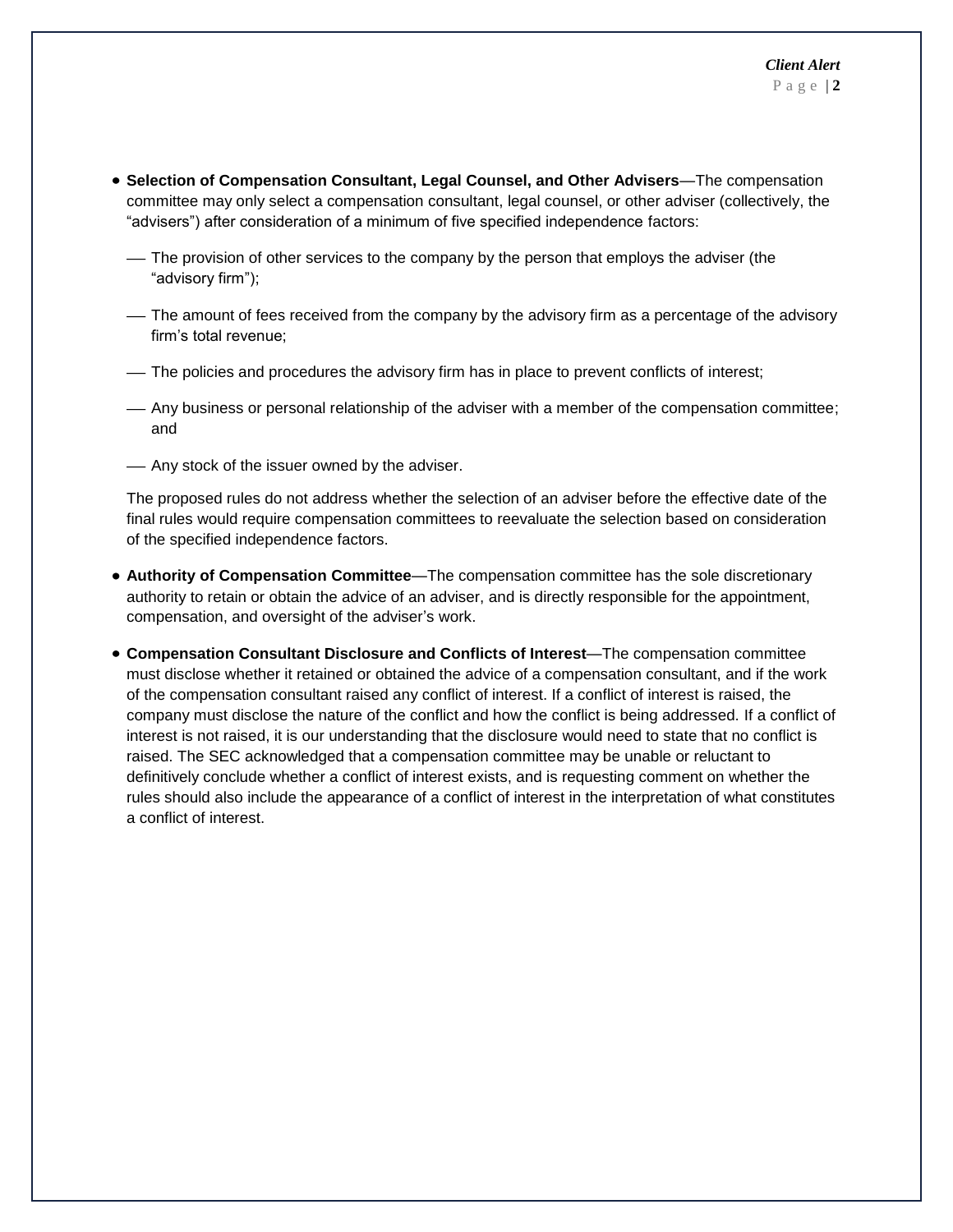The SEC's proposed rules set forth a timeline for when the rules must be finalized and adopted. Unless the exchanges and the SEC move faster than what is required, **we may not have final rules until July 2012**, which means that the disclosure requirements would apply only to proxies filed after that date. The chart below depicts the proposed timeline for the implementation of final rules.

| 3/30/2011                                                                                                     | 5/19/2011                                       | 7/16/2011                                                                                                                                        | 10/14/2011                                                                                                 | 7/16/2012                                                                                                                                                                                                                                                                             |
|---------------------------------------------------------------------------------------------------------------|-------------------------------------------------|--------------------------------------------------------------------------------------------------------------------------------------------------|------------------------------------------------------------------------------------------------------------|---------------------------------------------------------------------------------------------------------------------------------------------------------------------------------------------------------------------------------------------------------------------------------------|
| <b>SEC</b> issues<br>proposed rules on<br>independence of<br>compensation<br>committees and their<br>advisers | Comments due on<br>proposed rules to<br>the SEC | Deadline for SEC to<br>issue final rules<br>directing the<br>exchanges to issue<br>rules which would<br>preclude listing if not<br>in compliance | Proposed deadline<br>for exchanges to<br>issue proposed rules<br>that comply with the<br>SEC's final rules | • Proposed deadline<br>for exchanges to<br>have their final<br>rules approved by<br>the SEC<br>• For annual<br>meetings<br>occurring after<br>the effective date<br>of the SEC's<br>rules, company<br>must comply with<br>the compensation<br>consultant<br>disclosure<br>requirement |

#### **Exequity's Comments on the SEC's Proposed Rules**

Basically, the SEC's proposed rules add little to the statutory requirements set forth in Exchange Act 10C. In fact, the SEC's proposed rules essentially "punt" any substantive rulemaking to the exchanges. The SEC's proposed rules do not require that companies have a compensation committee, and although the NYSE has such a requirement, NASDAQ does not. While the rules would apply to any committee with oversight over executive compensation, the rules would not apply to companies that do not have a committee designated with such oversight. The SEC chose not to add any additional factors that the exchanges should consider in determining the definition of independence of compensation committee members. The compensation committee adviser independence factors are identical to those in Exchange Act 10C, and the SEC elected not to define some of the ambiguous language in the statute (for example, a definition for "other services" or what constitutes a "business or personal relationship"). The compensation consultant disclosure requirements are also identical to those in Exchange Act 10C; however, the SEC's proposed rules integrate those requirements into its current compensation consultant disclosure requirements under Item 407(e)(3) of Regulation S-K.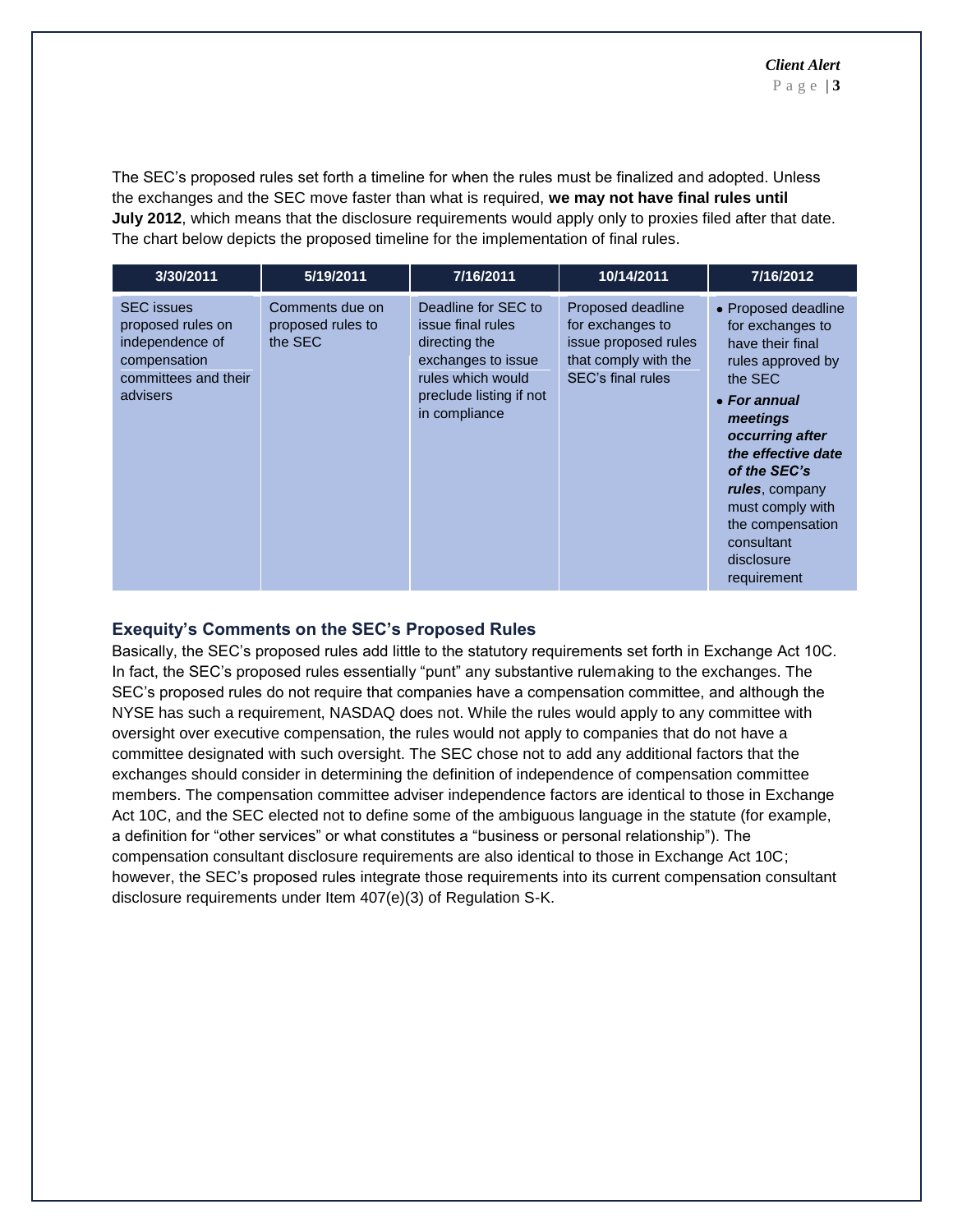To accomplish the integration with the Item 407(e)(3) requirements, relatively minor changes were made to the 407(e)(3) requirements, including the following:

- All of the 407(e)(3) requirements will apply to all Exchange Act registrants (i.e., there will not be different requirements for issuers versus nonissuers and controlled companies);
- The selection factors set forth for consideration of whether an adviser is independent are among the factors that should be considered in determining whether a conflict of interest exists; and
- $\bullet$  The exemptions outlined in 407(e)(3) regarding what is not considered an "executive compensation service" (i.e., consulting on broad-based, nondiscriminatory plans or providing noncustomized information or customized information where the compensation consultant did not develop or advise on the parameters) are continued for purposes of the current fee disclosure requirement but are removed for purposes of determining whether the work of the compensation consultant raises any conflict of interest.

The practical effect of this can best be illustrated by an example. Assume a compensation consulting firm's only executive compensation services provided to its client consists of consulting on the design of a 401(k) plan, in which executive officers participate but is broad-based and nondiscriminatory, and in providing noncustomized data on executive compensation (e.g., providing standard pay study results that are not tailored to the company's specific facts or executives). The consulting firm also provides administration services to the client, fees for which are greater than \$120,000. Because the compensation consulting is limited solely to the items specifically exempted (i.e., consulting on the 401(k) plan and providing noncustomized data), no fee disclosure is required. However, under the SEC's proposed rules, the compensation committee must consider whether the provision of the 401(k) design services and noncustomized data raises a conflict of interest. The required disclosure must state whether providing these services raised a conflict of interest and, if so, disclosure of the nature of the conflict and how it is being addressed also would be required.

If the consultant provides other services over \$120,000 and **any** nonexempt executive compensation services, then disclosure of: (i) the aggregate fees paid for **all** executive compensation services (including fees related to exempt services) and (ii) the aggregate fees paid for all non-executive compensation services would be required. In other words, nondisclosure of fees is available if the exempted services are the **only** executive compensation services provided. Further, disclosure of whether management engaged or recommended the engagement of the consultant for non-executive compensation services is required along with whether the compensation committee or board approved of such services by the consultant.

The Appendix provides a summary, in chart form, of the requirements of Exchange Act Section 10C and the SEC's proposed rules.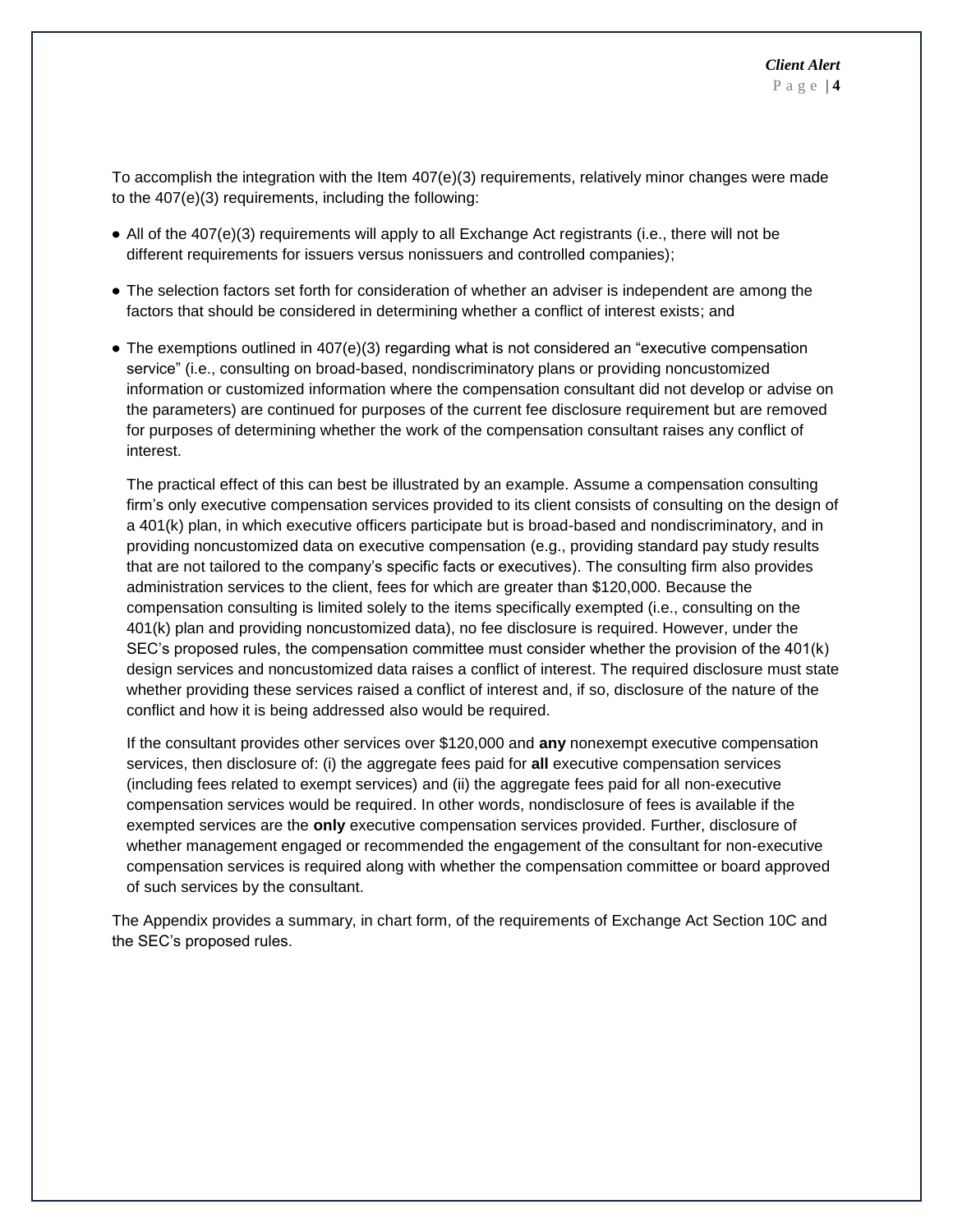

If you have any questions about this *Client Alert*, please contact Robbi Fox ((847) 948-8655 o[r Robbi.Fox@exqty.com\)](mailto:Robbi.Fox@exqty.com) or any of the following:

| Mark Gordon          | (925) 478-8294 | Mark.Gordon@exqty.com      |
|----------------------|----------------|----------------------------|
| Ed Hauder            | (847) 996-3990 | Edward.Hauder@exqty.com    |
| Jeff Hyman           | (203) 210-7046 | Jeff.Hyman@exqty.com       |
| Lynn Joy             | (847) 996-3963 | Lynn.Joy@exqty.com         |
| Stacey Joy           | (847) 996-3969 | Stacey.Joy@exqty.com       |
| Chad Mitchell        | (949) 748-6169 | Chad.Mitchell@exqty.com    |
| Perry Papantonis     | (908) 849-4858 | Perry.Papantonis@exqty.com |
| Jeff Pullen          | (847) 996-3967 | Jeff.Pullen@exqty.com      |
| Dianna Purcell       | (718) 273-7444 | Dianna.Purcell@exqty.com   |
| <b>Bob Reilley</b>   | (856) 206-9852 | Bob.Reilley@exqty.com      |
| <b>Dmitry Shmoys</b> | (949) 748-6132 | Dmitry.Shmoys@exqty.com    |
| Mike Sorensen        | (847) 996-3996 | Mike.Sorensen@exqty.com    |
| Jim Woodrum          | (847) 996-3971 | Jim.Woodrum@exqty.com      |
| Ross Zimmerman       | (847) 996-3999 | Ross.Zimmerman@exqty.com   |
|                      |                |                            |

Illinois Office (Headquarters) – 1870 West Winchester Road, Suite 141 ● Libertyville, IL 60048 California Offices – 18201 Von Karman, Suite 460 ● Irvine, CA 92612 – 2840 Comistas Drive ● Walnut Creek, CA 94598 Connecticut Office – 108 Pine Ridge Road ● Wilton, CT 06897 New Jersey Office – 3 Werner Way, Suite 300 ● Lebanon, NJ 08833 www.exqty.com

You are receiving this *Client Alert* as a client or friend of Exequity LLP. This *Client Alert* provides general information and not legal advice or opinions on specific facts. If you did not receive this directly from us and you would like to be sure you will receive future *Client Alert*s and our other publications, please click on the following link to add yourself to our subscription list: [http://www.exqty.com/References/Subscribe.aspx.](http://www.exqty.com/References/Subscribe.aspx) If you want to unsubscribe from our list, please click on "Manage Subscription" at the bottom of the e-mail sent to you.

CA/SEC Prpsd Rules CC Independence\_20110502

© 2011 Exequity LLP. All Rights Reserved.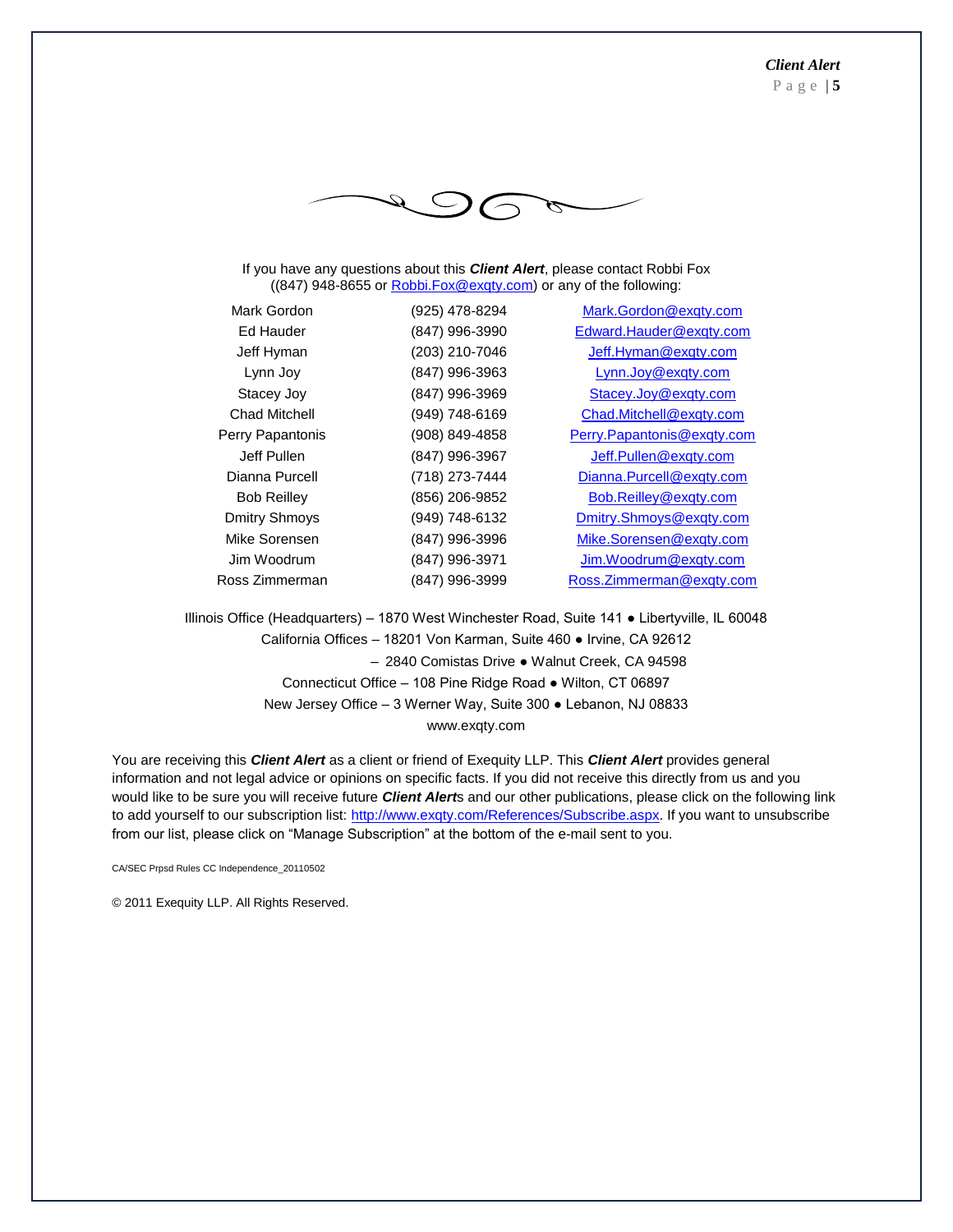# **Appendix: Summary of Requirements of Exchange Act Section 10C and the SEC's Proposed Rules**

| <b>Provision</b>                                                                             | <b>Exchange Act 10C</b><br><b>Statutory Requirements</b>                                                                                                                                                                                                                                                                                                                                                                                                                                                                                                                                                                                                                                                                                                                                                         | <b>SEC's Proposed Rules</b>                                                                                                                                                                                                                                                                                                                                                                                                                                                                                                                                                                                                                                                                                                                                                                                                                                                                                                                                                                                                                                                                                                                                                                                                                                                                                                                                                                                                                                                                                                                                                                                                                                                                            |
|----------------------------------------------------------------------------------------------|------------------------------------------------------------------------------------------------------------------------------------------------------------------------------------------------------------------------------------------------------------------------------------------------------------------------------------------------------------------------------------------------------------------------------------------------------------------------------------------------------------------------------------------------------------------------------------------------------------------------------------------------------------------------------------------------------------------------------------------------------------------------------------------------------------------|--------------------------------------------------------------------------------------------------------------------------------------------------------------------------------------------------------------------------------------------------------------------------------------------------------------------------------------------------------------------------------------------------------------------------------------------------------------------------------------------------------------------------------------------------------------------------------------------------------------------------------------------------------------------------------------------------------------------------------------------------------------------------------------------------------------------------------------------------------------------------------------------------------------------------------------------------------------------------------------------------------------------------------------------------------------------------------------------------------------------------------------------------------------------------------------------------------------------------------------------------------------------------------------------------------------------------------------------------------------------------------------------------------------------------------------------------------------------------------------------------------------------------------------------------------------------------------------------------------------------------------------------------------------------------------------------------------|
| <b>General Rule/Applicability</b><br>Exchange Act §10C(a)(1),<br>(a)(4), (f)(1), (f)(3), (g) | • 10C(a) states that companies listed on a<br>national securities exchange or national<br>securities association would have equity<br>securities delisted if issuer does not<br>comply with the compensation committee<br>independence requirements of<br>Section 10C; however, 10C(f)(1) states<br>that delisting would apply to any security<br>if the issuer is not in compliance with all<br>the requirements of Section 10C.<br>• Certain issuers are exempt from<br>compensation committee independence<br>requirements.<br>• Rule permits the exchanges to exempt a<br>particular relationship from the<br>compensation committee independence<br>requirements or to exempt any category of<br>issuer from the requirements of 10C.<br>• Controlled companies are exempt from all<br>requirements of 10C. | • Proposed Rule 10C(a)(1) and (2)<br>implements the delisting requirement.<br>• SEC's proposed rules provide that all of<br>the requirements of the proposed rules<br>apply only to issuers with listed equity<br>securities; thus, companies with only<br>listed debt securities are not subject to<br>Section 10C's or the proposed rules'<br>requirements.<br>• Securities futures products and traded<br>option contracts issued or cleared by a<br>clearing agency are exempt from the<br>definition of an equity security.<br>• Leaves exemption authority to the<br>exchanges, subject to the SEC's approval.<br><b>SEC Commentary</b><br>• There are no national securities<br>associations that currently list equity<br>securities.<br>• SEC notes that foreign private issuers are<br>exempt from the compensation committee<br>independence requirements but are not<br>exempt from the provisions related to<br>adviser independence (however, foreign<br>private issuers are not subject to the proxy<br>rules and thus would not be subject to the<br>disclosure requirements).<br>• "Compensation committee" not defined;<br>however, the requirements apply to any<br>committee that has oversight for executive<br>compensation, even if the committee is<br>not designated as the compensation<br>committee or performs other functions.<br>• NYSE requires issuers to have a<br>compensation committee; however,<br>NASDAQ does not, and the SEC's<br>proposed rules neither require the<br>establishment of a compensation<br>committee nor apply to companies that<br>have the independent directors of the<br>board (in lieu of a committee) oversee<br>executive compensation. |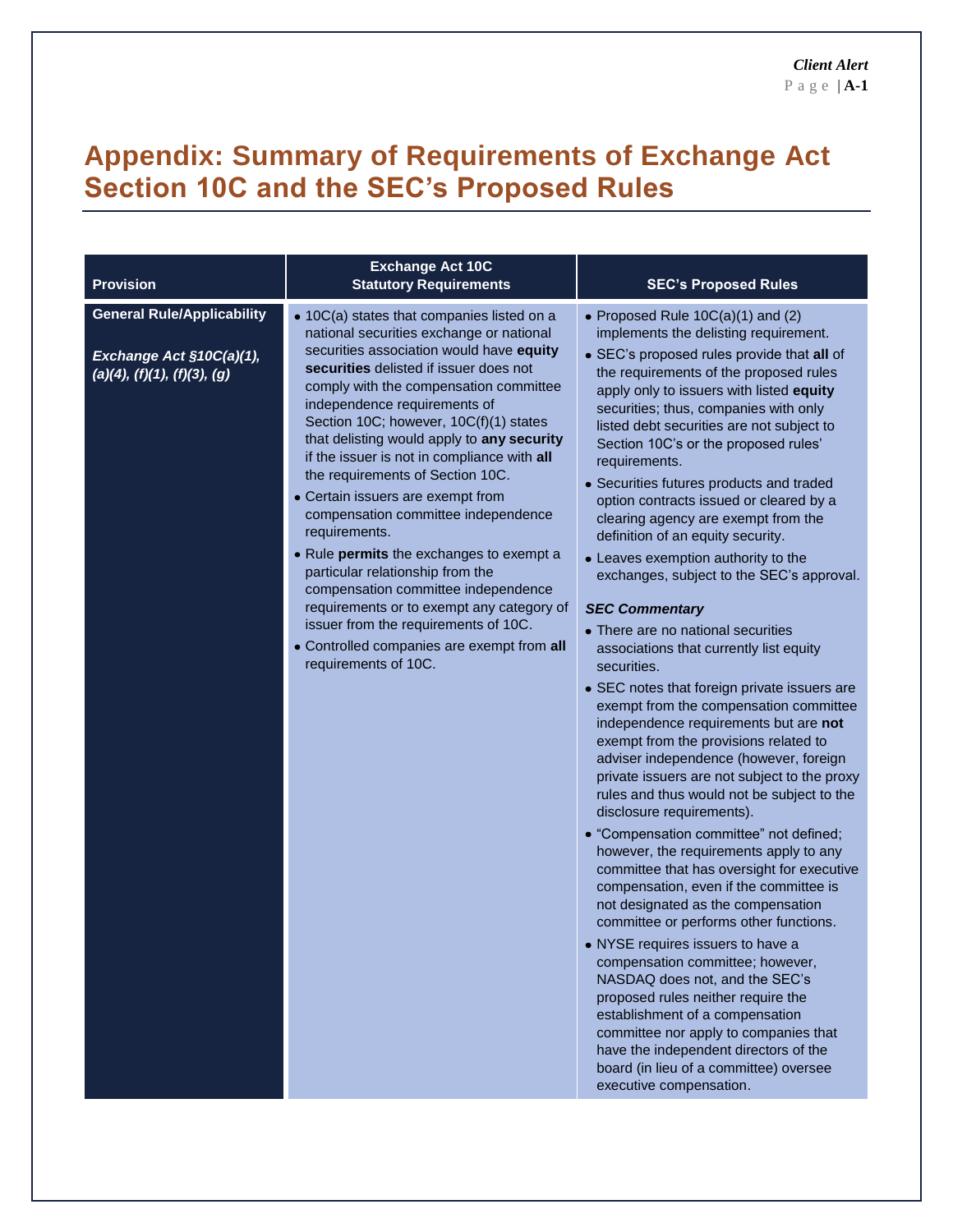### *Client Alert*

P a g e | **A-2**

| <b>Provision</b>                                                                                              | <b>Exchange Act 10C</b><br><b>Statutory Requirements</b>                                                                                                                                                                                                                                                                                                                                                                                                                                                                  | <b>SEC's Proposed Rules</b>                                                                                                                                                                                                                                                                                                                                                                                                                                                                                                                                                                                                                                                                                                                                  |
|---------------------------------------------------------------------------------------------------------------|---------------------------------------------------------------------------------------------------------------------------------------------------------------------------------------------------------------------------------------------------------------------------------------------------------------------------------------------------------------------------------------------------------------------------------------------------------------------------------------------------------------------------|--------------------------------------------------------------------------------------------------------------------------------------------------------------------------------------------------------------------------------------------------------------------------------------------------------------------------------------------------------------------------------------------------------------------------------------------------------------------------------------------------------------------------------------------------------------------------------------------------------------------------------------------------------------------------------------------------------------------------------------------------------------|
| <b>Opportunity to Cure</b><br><b>Defects</b><br>Exchange Act §10C(f)(2)                                       | • The SEC will provide for procedures for a<br>company to have an opportunity to cure<br>any defects before a delisting is imposed.                                                                                                                                                                                                                                                                                                                                                                                       | • Proposed Rule 10C-1(a)(3) would provide<br>that exchanges may provide that if a<br>member of the compensation committee<br>ceases to be independent for reasons<br>outside of his control, that person can<br>remain on the compensation committee<br>until the earlier of the next annual meeting<br>or one year from the event that caused<br>the member to no longer be independent.<br><b>SEC Commentary</b><br>• SEC believes exchanges' current<br>procedures to cure defects would satisfy<br>the requirement to provide an opportunity<br>to cure defects.                                                                                                                                                                                         |
| Independence of<br><b>Compensation Committee</b><br><b>Members</b><br>Exchange Act §10C(a)(2)<br>and $(a)(3)$ | • Each member of the compensation<br>committee must be a member of the<br>board of directors and be independent.<br>• In determining the definition of<br>independence, the national securities<br>exchanges must consider relevant factors,<br>including:<br>The source of compensation of a<br>member of the board, including any<br>consulting, advisory, or other<br>compensatory fees paid; and<br>Whether a member of the board is<br>affiliated with the issuer, a subsidiary,<br>or an affiliate of a subsidiary. | • The SEC's proposed rules do not<br>specify any additional factors that<br>the exchanges must consider in<br>determining independence (Proposed<br>Rule 10C-1(b)(1)).<br>• "Affiliate" not defined.<br>• Difference from audit committee<br>requirements is that the exchanges have<br>more discretion to determine the<br>independence standards for<br>compensation committee members than<br>for audit committee members. The<br>Exchange Act prescribes certain minimum<br>independence criteria for audit committee<br>members and states that certain<br>relationships preclude independence.<br>With respect to compensation committee<br>members, these relationships must only<br>be considered (and do not necessarily<br>preclude independence). |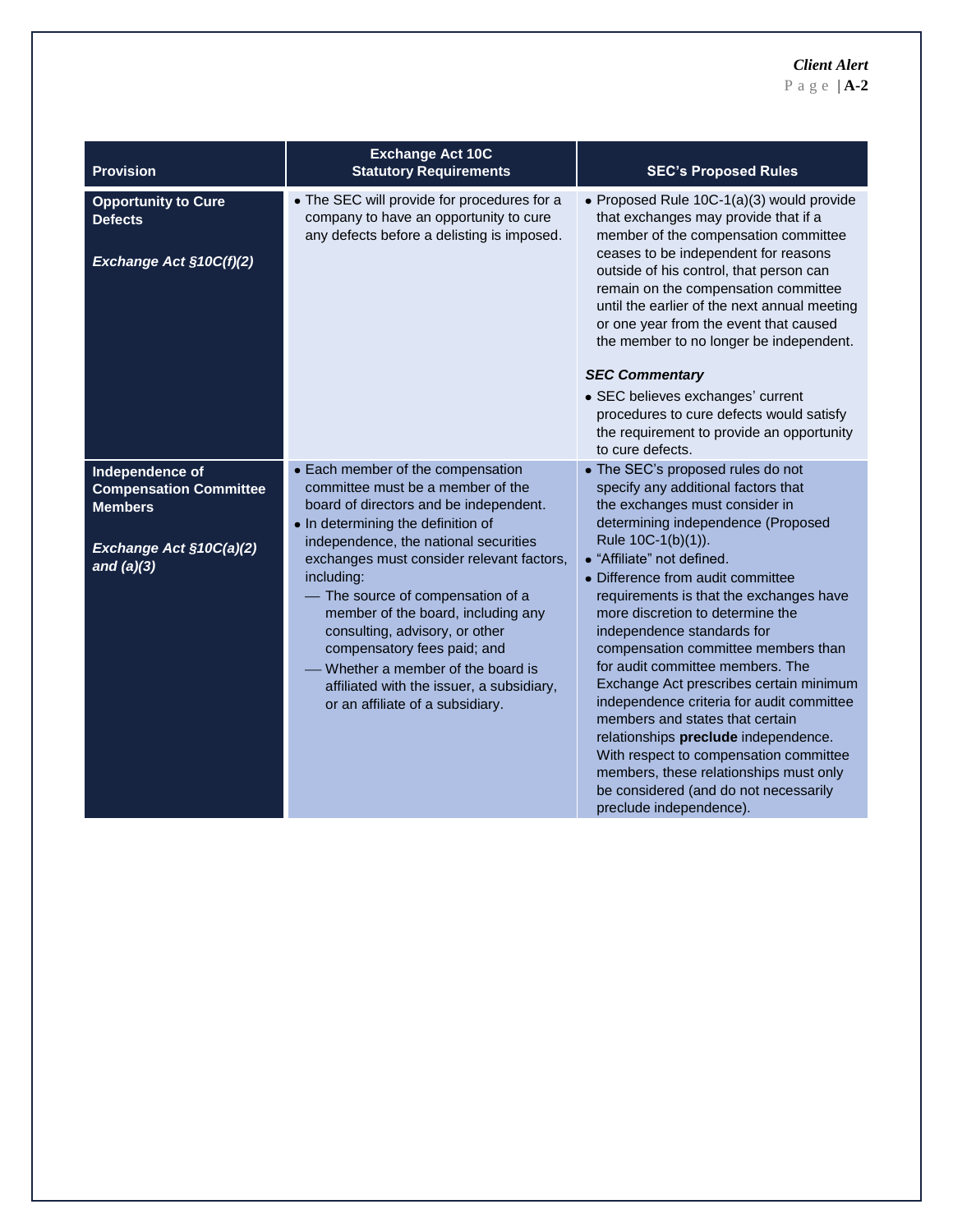| <b>Provision</b>                                                                                                      | <b>Exchange Act 10C</b><br><b>Statutory Requirements</b>                                                                                                                                                                                                                                                                                                                                                                                                                                                                                                                                                                                                                                                                                                                                                                                       | <b>SEC's Proposed Rules</b>                                                                                                                                                                                                                                                                                                                                                                                                                                                                                                                                                                                                                                                                                                                                                                                                                                                                                                                                                 |
|-----------------------------------------------------------------------------------------------------------------------|------------------------------------------------------------------------------------------------------------------------------------------------------------------------------------------------------------------------------------------------------------------------------------------------------------------------------------------------------------------------------------------------------------------------------------------------------------------------------------------------------------------------------------------------------------------------------------------------------------------------------------------------------------------------------------------------------------------------------------------------------------------------------------------------------------------------------------------------|-----------------------------------------------------------------------------------------------------------------------------------------------------------------------------------------------------------------------------------------------------------------------------------------------------------------------------------------------------------------------------------------------------------------------------------------------------------------------------------------------------------------------------------------------------------------------------------------------------------------------------------------------------------------------------------------------------------------------------------------------------------------------------------------------------------------------------------------------------------------------------------------------------------------------------------------------------------------------------|
| <b>Selection of Compensation</b><br><b>Committee Advisers-</b><br><b>Independence Factors</b><br>Exchange Act §10C(b) | • Adviser can only be selected after<br>consideration of independence factors<br>identified by the SEC, which must be<br>competitively neutral among categories of<br>advisers and preserve the ability of the<br>compensation committee to retain<br>members from any category. This<br>consideration must include, at a minimum,<br>the following factors:<br>- Other services provided to the<br>company by the advisory firm;<br>- Fees received from the company by<br>the advisory firm as a percentage of<br>the advisory firm's total revenue;<br>Policies and procedures of the<br>advisory firm that are designed to<br>prevent a conflict of interest;<br>- Any business or personal relationship<br>of the <b>adviser</b> with a member of the<br>compensation committee; and<br>Any stock of the company owned by<br>the adviser. | • Repeats statutory requirements<br>(Proposed Rule 10C-1(b)(4)).<br><b>SEC Commentary</b><br>• Listing standards developed by the<br>exchanges must not include any<br>materiality, bright-line thresholds, or cut-<br>offs (e.g., listing standards cannot<br>implement a requirement that the<br>compensation committee must consider a<br>factor only if the materiality threshold is<br>exceeded); however, the SEC is<br>requesting comment on whether its rules<br>should provide for materiality thresholds.<br>• Exchanges can add other independence<br>factors.<br>• SEC did not address what constitutes a<br>"business" or "personal relationship,"<br>although comment is sought on whether it<br>should.<br>• "Other services" is not defined, although<br>comment is sought on whether it should<br>be defined.<br>• SEC is seeking comment on whether it<br>should require the compensation<br>committee to disclose its process for<br>selecting advisers. |
| <b>Authority of Compensation</b><br><b>Committee</b><br>Exchange Act §10C(c),<br>(d), (e)                             | • Compensation committee has sole<br>discretion to retain or obtain the advice of<br>advisers (compensation consultant, legal,<br>and other advisers).<br>• Compensation committee must be directly<br>responsible for appointment,<br>compensation, and oversight of adviser's<br>work.<br>• Compensation committee not required to<br>implement or act consistently with<br>adviser's advice.<br>• Does not impact the ability of the<br>compensation committee to exercise its<br>own judgment.<br>• Listed companies must provide<br>appropriate funding for payment of<br>reasonable compensation to the adviser.                                                                                                                                                                                                                         | • Repeats statutory requirements<br>(Proposed Rules 10C(1)(b)(2) and (3)).<br><b>SEC Commentary</b><br>• Companies are not required to hire<br>independent advisers.<br>• Compensation committees are not<br>precluded from using nonindependent or<br>in-house advisers.                                                                                                                                                                                                                                                                                                                                                                                                                                                                                                                                                                                                                                                                                                   |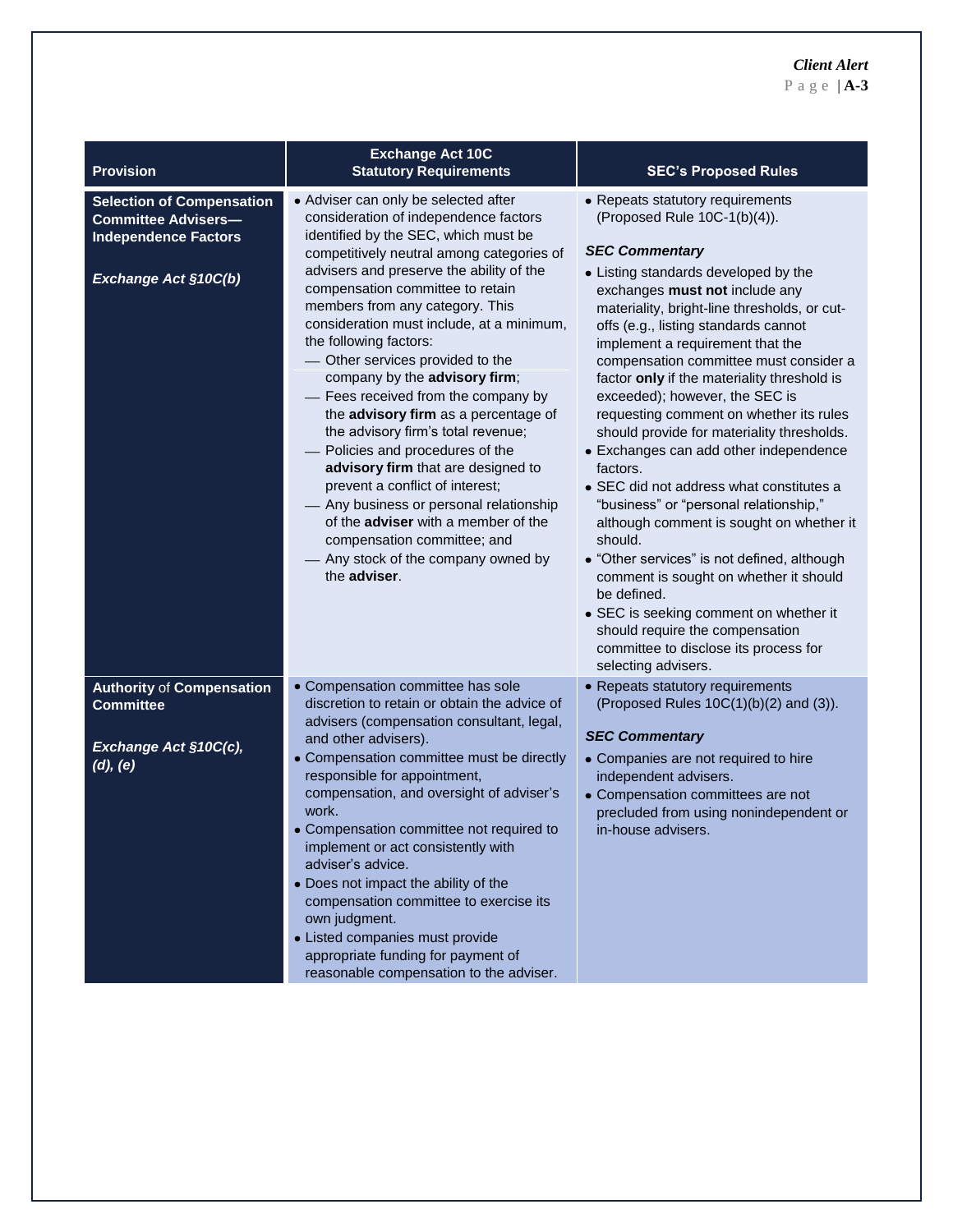### *Client Alert*

P a g e | **A-4**

| <b>Provision</b>                                                                                                   | <b>Exchange Act 10C</b><br><b>Statutory Requirements</b>                                                                                                                                                                                                                                                                                                                                                               | <b>SEC's Proposed Rules</b>                                                                                                                                                                                                                                                                                                                                                                                                                                                                                                                                                                                                                                                                                                                                                                                                                                                                                                                                                                                                                                                                                                                                                                                                                                                                                                                                                                                                                                                                                                                                                                                                                                                                                                                                                                                                                                                                                 |
|--------------------------------------------------------------------------------------------------------------------|------------------------------------------------------------------------------------------------------------------------------------------------------------------------------------------------------------------------------------------------------------------------------------------------------------------------------------------------------------------------------------------------------------------------|-------------------------------------------------------------------------------------------------------------------------------------------------------------------------------------------------------------------------------------------------------------------------------------------------------------------------------------------------------------------------------------------------------------------------------------------------------------------------------------------------------------------------------------------------------------------------------------------------------------------------------------------------------------------------------------------------------------------------------------------------------------------------------------------------------------------------------------------------------------------------------------------------------------------------------------------------------------------------------------------------------------------------------------------------------------------------------------------------------------------------------------------------------------------------------------------------------------------------------------------------------------------------------------------------------------------------------------------------------------------------------------------------------------------------------------------------------------------------------------------------------------------------------------------------------------------------------------------------------------------------------------------------------------------------------------------------------------------------------------------------------------------------------------------------------------------------------------------------------------------------------------------------------------|
| <b>Compensation Consultant</b><br><b>Disclosure and Conflicts of</b><br><b>Interest</b><br>Exchange Act §10C(c)(2) | . In any proxy for an annual meeting (or<br>special meeting in lieu of an annual<br>meeting), company must disclose:<br>- Whether the compensation<br>committee retained or obtained the<br>advice of a compensation consultant;<br>and<br>Whether the work of the compensation<br>consultant raised any conflict of<br>interest and, if so, the nature of the<br>conflict and how the conflict is being<br>addressed. | • Proposed rules integrate the $10C(c)(2)$<br>requirements into the current disclosure<br>requirements in Item 407(e)(3) of<br>Regulation S-K.<br>$\bullet$ Item 407(e)(3) currently requires<br>disclosure in the proxy for an annual<br>meeting at which directors are elected,<br>any role of compensation consultants<br>in determining or recommending<br>executive and director compensation,<br>including:<br>Identifying the consultants;<br>- Stating whether the consultants are<br>engaged directly by the compensation<br>committee or any other person;<br>Describing the nature and scope of the<br>consultants' assignment, and material<br>elements of any instructions given to<br>the consultants;<br>Disclosing the aggregate fees paid to<br>the consultant for advice on executive<br>compensation services and the<br>aggregate fees for additional services<br>if the consultant provides both, and the<br>fees for the additional services exceed<br>\$120,000; and<br>Consulting on nondiscriminatory,<br>broad-based plans or providing<br>noncustomized information or<br>information that is customized based<br>on parameters that are not developed<br>by the compensation consultant and<br>about which the compensation<br>consultant does not provide advice are<br>exempt from being considered<br>executive compensation services.<br>• Integration would result in revising current<br>Item $407(e)(3)$ :<br>- Keeping the current Item $407(e)(3)$<br>requirement which only requires<br>disclosure in a proxy for an annual<br>meeting at which directors are elected;<br>Applying requirements to all Exchange<br>Act registrants, not just listed issuers;<br>Replacing the language of "any role"<br>with whether the compensation<br>committee "retained or obtained" the<br>advice of a compensation consultant<br>(not intended to be a substantive<br>change); |